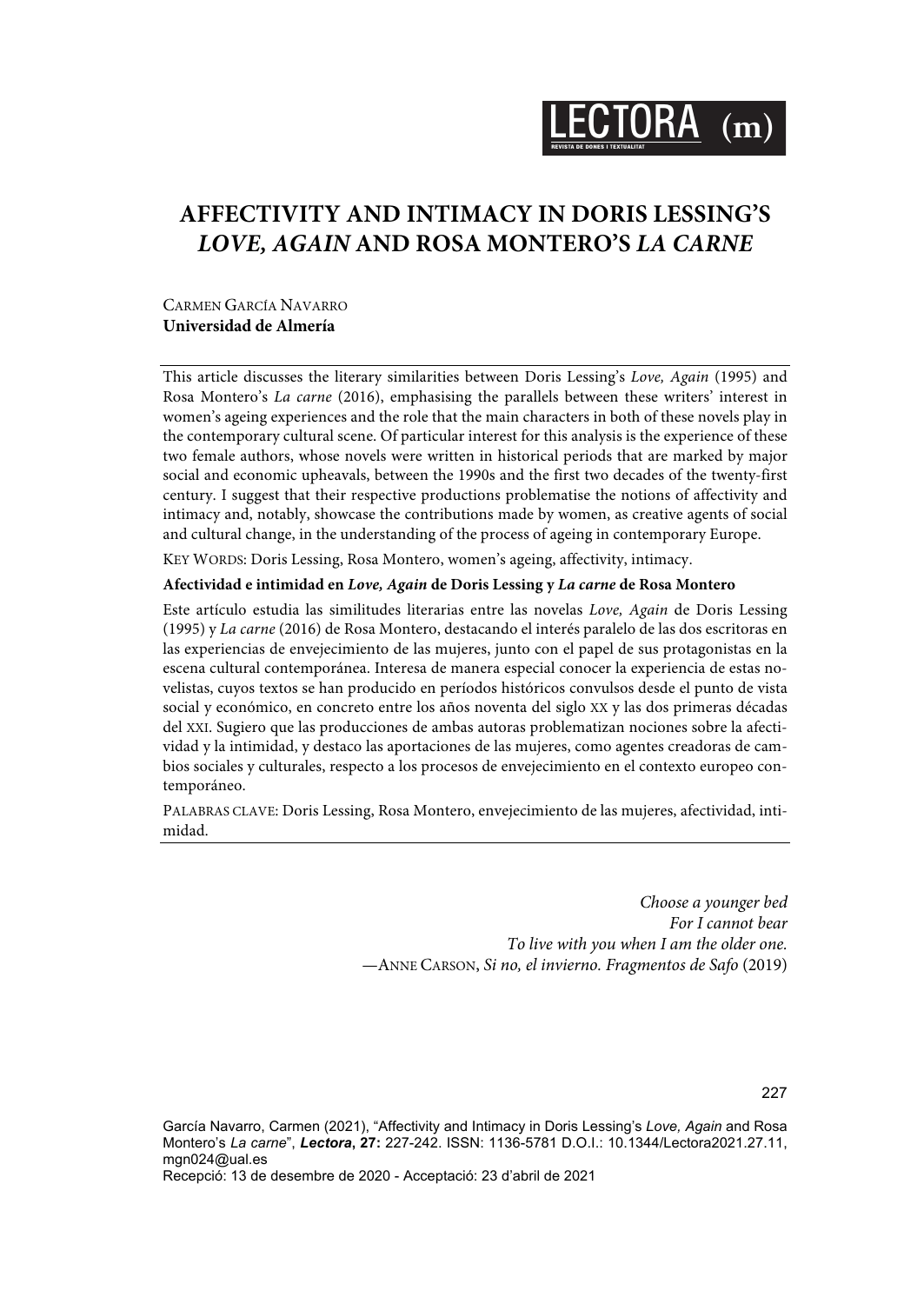Rosa Montero met Doris Lessing in London in 1997, when she interviewed Lessing for the cultural supplement of the newspaper *El País*, "El País Semanal".1 Lessing was then seventy-eight years old and had just published the second volume of her autobiography, *Walking in the Shade. Volume Two of My Autobiography, 1949- 1962*. <sup>2</sup> In her interview, Montero asked Lessing about her experience of ageing, to which Lessing responded: "Lo que está usted preguntando es cómo llevo ser vieja, ¿no? […] No hay más remedio que vivir la vejez. No puedes hacer nada contra ella" (Lessing qtd. in Montero, 2013: n.p.).<sup>3</sup> Montero returned to the topic by choosing a different approach:

> —[…] para mí usted es una especie de exploradora. Por favor, dígame que también a esa edad hay momentos en los que la vida resulta hermosa. —Yo nunca pensé que la vida fuera hermosa.

> —Pues entonces dígame por lo menos que todavía se conserva la curiosidad, y la excitación de conocer cosas nuevas, y el placer de escribir...

> —Sí, eso sí. Todo eso se mantiene aún intacto. (Lessing qtd. in Montero,  $2013: n.p.$ <sup>4</sup>

The exchange above shows Montero's admiration for Lessing, which ran parallel to her desire to prompt an answer to a question that portrayed old age as an enigma, a period that only allows for glimpses "en los que la vida resulta hermosa". Lessing's answer dispelled any hint of idealisation about this stage of life and focused on two main ideas: the inevitability of old age throughout the course of life and the importance of keeping curiosity alive, of rekindling the desire to continue writing, an activity in which Lessing had engaged since her youth. The interview does not contain any allusions to the then-newly formed British Parliament with a Labour majority, which held the record of having 120 female

#### 228

<sup>&</sup>lt;sup>1</sup> For this article I refer to the digital edition of the interview (2013).

<sup>2</sup> The first part, entitled *Under My Skin. Volume One of My Autobiography, to 1949*, had been published in 1994. Both volumes were reissued in 1995 and 1998 respectively and were translated into different languages, including Spanish, the first one by Marta Pessarrodona and the second by María Faidella.

<sup>&</sup>lt;sup>3</sup> "What you are asking is how I am doing getting old, are you? [...] You have to live old age. You can't do anything against it" (translations in this and subsequent footnotes are mine).

 $4$ " $[-[...]$  to me you are a kind of explorer. Please tell me that, at that age, there are also times when life is beautiful.

<sup>—</sup>I never thought life was beautiful.

<sup>—</sup>Well then, at least tell me that one is still curious, excited to learn new things, and can take pleasure in writing…

<sup>—</sup>Yes, that's true. All of that remains intact".

*Lectora***, 27** (2021): 227-242. ISSN: 1136-5781 D.O.I.: 10.1344/Lectora2021.27.11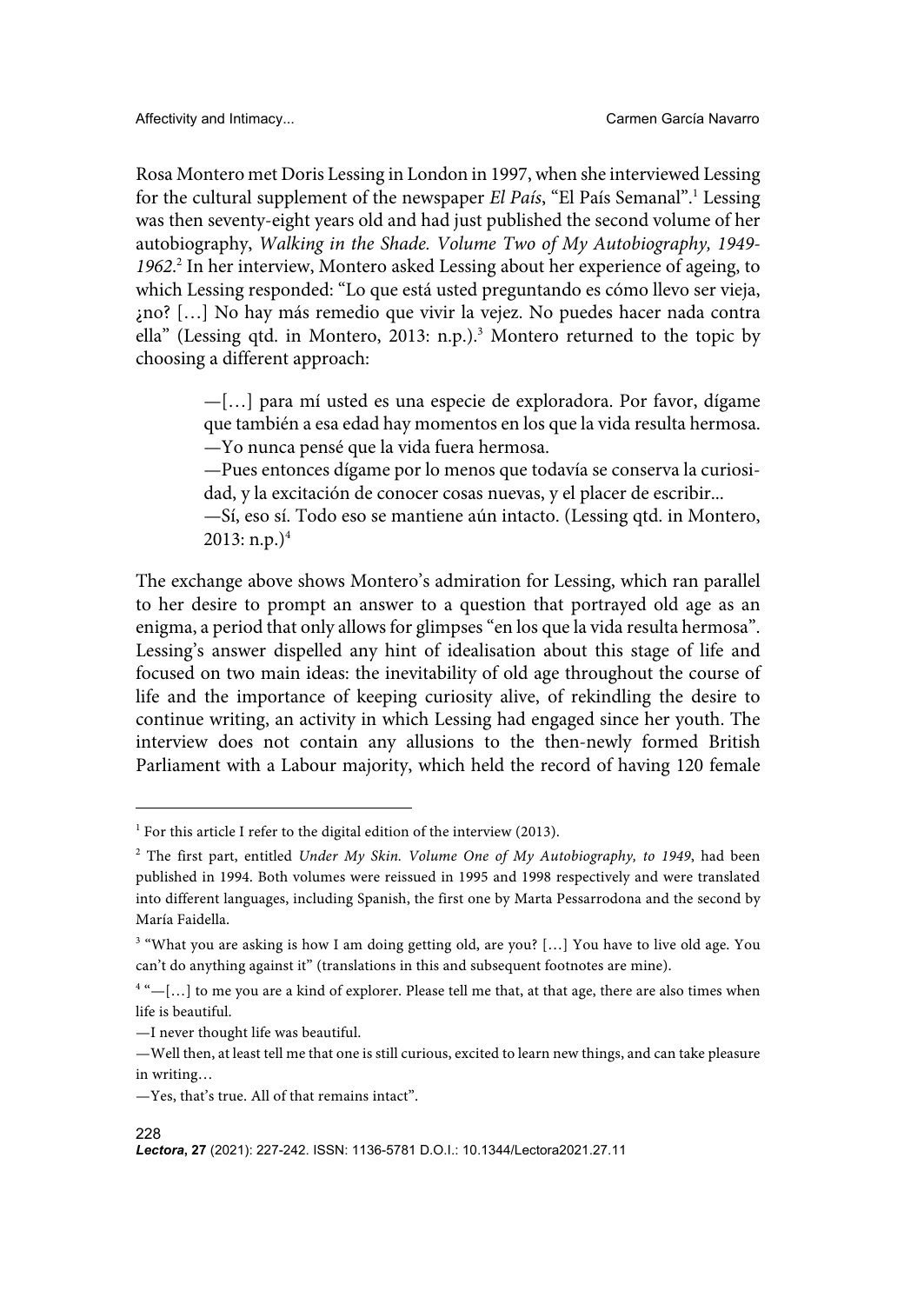MPs, nor is there any mention of the terrorist scourge in Spain, still active at the time, which also coincided with the first conservative government after fifteen years of socialist rule by Felipe González, who had become president in October 1982. This seems remarkable, given Lessing's interest in calibrating political trends and in questioning the frameworks of representation of both individual and collective experience, not only in her narrative and theatre production, but also in her articles and interviews (García Navarro, 2019). <sup>5</sup> Moreover, pain is clearly evident in the interview with Montero: Lessing's mother's pain; the pain felt by Lessing about the difficult relationship with her mother; and people's suffering, inherent to and part of life, caused by, among other things, the uncertainty and fear of approaching old age. The aforementioned are major subject matters in Lessing's writing throughout her career. Two years before the interview, in 1995, Lessing had published *Love, Again*, in which the social consideration of old age is a central theme.<sup>6</sup> In this article, Lessing's text is placed in a dialogic relationship with some of Montero's texts where ageing and elderly women working in cultural and creative environments have a significant presence, including *La carne* (2016),<sup>7</sup> a novel that is relevant to the aim of this paper due to its main narrative knot and the depth of its approach regarding the topic under study here.

In what follows, I will discuss the intersection of perspectives and focuses that can be identified in Lessing's *Love, Again* and in Montero's *La carne*, with a view to gaining a better understanding of the confluence of gender and ageing in contemporary culture. The context is a Europe crisscrossed by challenges such as the progressive erosion of the welfare state from the 1990s onwards, the aftermath of the 2008 economic crisis, and the initial salvos of Brexit, at a time when new forms of relationship seem to be developing between the European states and, in turn, between Europe and the rest of the world. I will take these writings as part of the ethical basis underlying both writers' interests, without seeking to draw any firm conclusions. My intention is to contribute to the discussion on the visibility of women who are in the process of ageing in contemporary European writings. I suggest that the notions of affectivity and intimacy, as well as representations of commitment and transgression, are pivotal elements in the articulation of a discourse on female ageing in *Love, again* and in *La carne*. Even though Lessing and Montero belong to different generations, they arguably use female ageing

229

<sup>&</sup>lt;sup>5</sup> Elsewhere I have spoken about the fact that Lessing's political activity, to which she had devoted time and energy from a very young age, together with commitments of both intimate and familial nature, took time away from the practice of her early vocation as a writer.

<sup>6</sup> Published in Spain in 1996 and also translated by Pessarrodona. For this article I use the English edition from 1997. See García Navarro (2019).

 $7$  For this article I use the 2017 edition.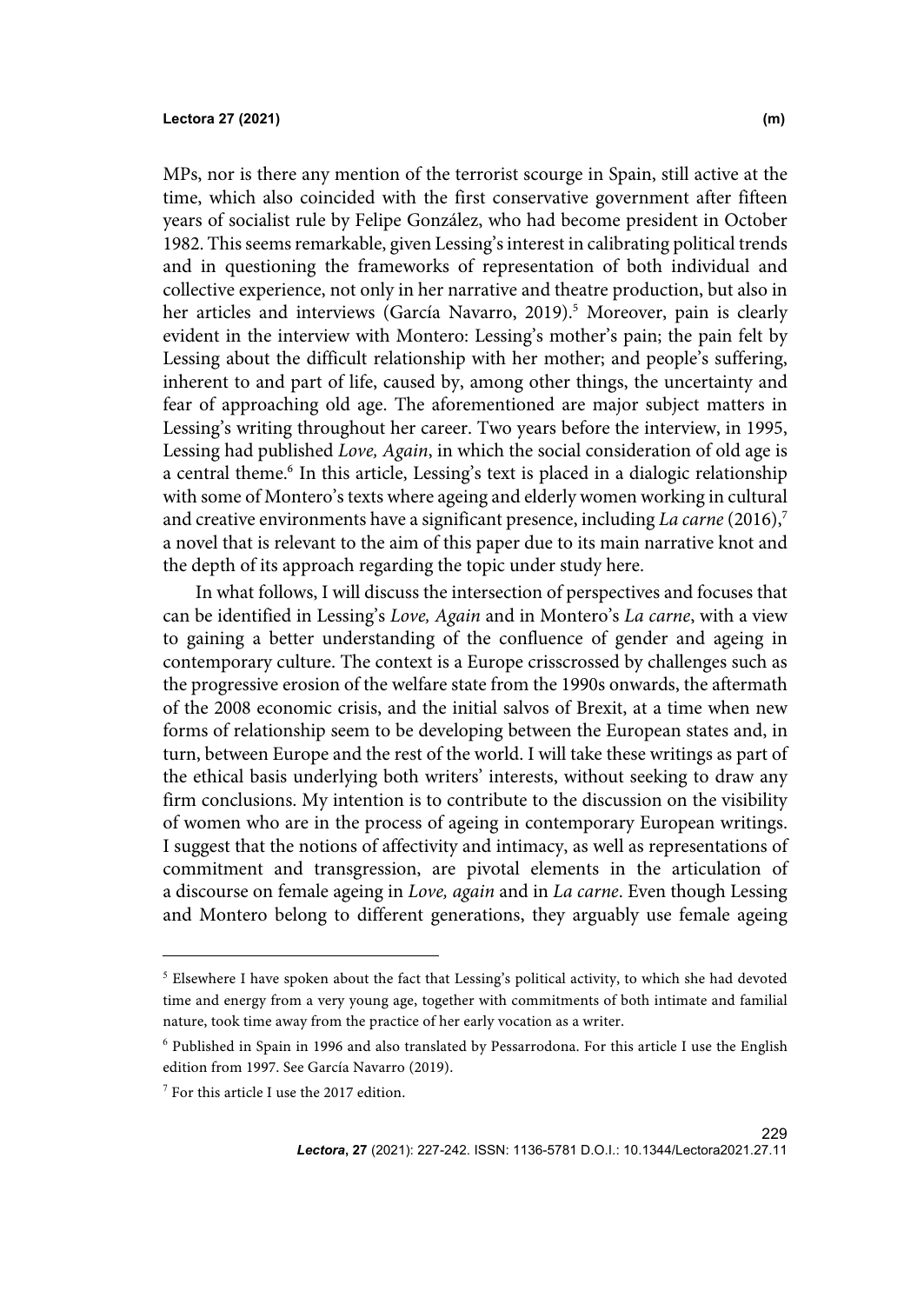processes in the same way, as a mural painting where discourses about the body, affect, intimacy and desire are constructed and reconstructed, both works sharing their awareness of the latter stages of the course of life (Worth and Hardill, 2015). Similarly, both writers resort to older women as protagonists who resist selfcomplacency and hopelessness (Segal, 2014: 221).

## **Approaches: A World Made of Leather8**

The approach used for the joint discussion of these two works is based on the notion of the *Reifungsroman*, a term coined by Barbara Frey Waxman following May Sarton (qtd. in Waxman 1990: 2). These narratives tend to focus on age, gender and social class as factors that converge in a social scenario that depicts both old women and ageing processes as products solely or mainly defined by culture (Gullette, 2004: 11). In this scenario, Lessing and Montero showcase women undergoing ageing processes and examine them in particular in relation to the cultural, social, and work spheres, as subjects who question what they feel and what they see, and who in turn reevaluate their behaviour and beliefs. From a gender perspective, the discourse of transgression espoused by both their characters can be examined by relying on the marks of differentiation between and suppression of the private and the public spheres. There has been recurring academic interest in commitment and transgression as seen in some of the female characters undergoing ageing processes in Lessing's work, including works by Perrakis (1999), Rubenstein (1994, 2001), Sprague (1994), and Watkins (2015), among others. A similar interest can be identified in some of Montero's ageing female characters, such as the ones presented in this article. Commitment here refers to a desire to disengage oneself from obedient attitudesregarding norms and social pacts that can be perceived as obsolete or simply conventional.

Lessing and her writings have been the subject of academic discussions concerning the transcultural and transnational scope of her work in the literature of the twentieth and early twenty-first centuries, studied from different angles and methodological approaches.<sup>9</sup> For some authors, Lessing is a guide in this area, as Montero told Lessing in the interview referred to earlier. Similarly, Lara Feigel considers Lessing to be a model, as a woman and as a writer, an inspiration for personal and authorial searches, as seen in Feigel's *Free Woman. Life, Liberation and Doris Lessing* (2018), a book at the crossroads between autobiographical

<sup>8</sup> For the title of this section, I have adapted part of the title of a poem by Juana Castro, entitled "Toda la piel del mundo" (2009, 2010), which could be translated as "All the leather in the world".

 $^9$  Lessing's recent centenary led to a multiplicity of meetings and exchanges regarding her work. See <https://www.uea.ac.uk/library/british-archive-for-contemporary-writing/a-z-writers/dorislessing>, and García Navarro (2019).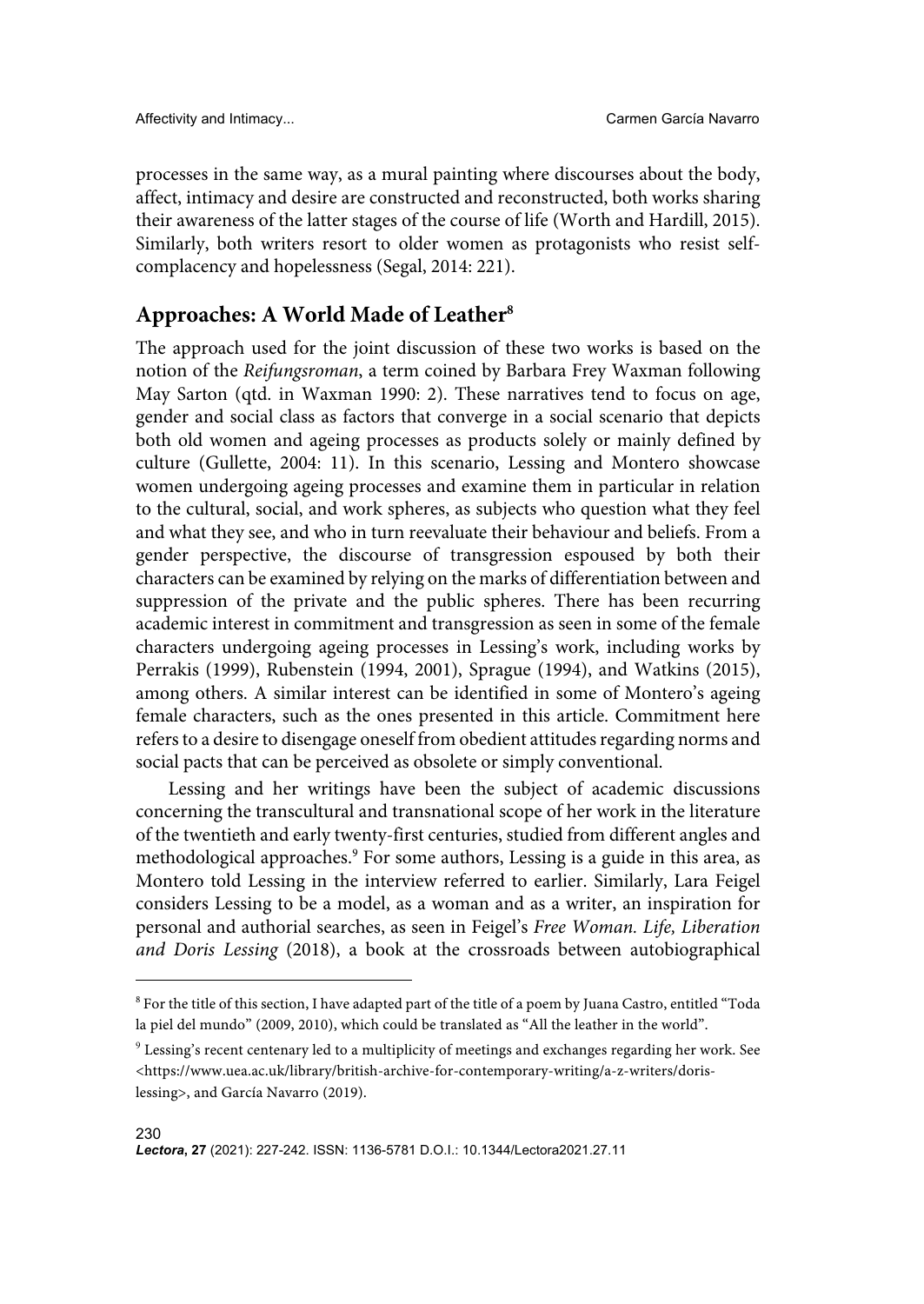#### **Lectora 27 (2021) (m)**

narration and specialised criticism. Lessing's narrative works have also been compared to those of other writers. As stated by Detlev Gohrbandt, when problematising the comparison between writers, it makes sense to enquire about thematic, stylistic, and other aspects, articulated around a specific common geospatial or historical context (1998: 129). This has been the case with comparative studies such as those focused on Lessing and Dorothy Richardson (Kaplan, 1974), Lessing and Virginia Woolf (Rubenstein, 1994; Scott, 1997; Sprague, 1994), Lessing and Bessie Head (Gohrbandt, 1998), and Lessing and Pearl S. Buck (Liang and Yao, 2010).

In view of the above, and bearing in mind Montero's interest in Lessing and her work, after reading *La carne* I wondered whether both writers' novels shared approaches in their treatment of ageing, memory, and expressions of affect and intimacy. I also thought it interesting to investigate whether the literary approaches in both Lessing's and Montero's texts could be regarded as belonging to a genealogy of writers committed to the representation of ageing processes in women who acknowledge their vulnerability while at the same time they advocate for a unique personal life project that integrates psycho-emotional, economic and cultural aspects. To achieve my purpose, it was necessary first to detect Lessing's influence on or trace in other contemporary authors writing in either Spanish or the other languages of Spain, which, in my view, had its ultimate expression in *La carne* by Montero. Indeed, Lessing is mentioned in a poem by Juana Castro entitled "Toda la piel del mundo", included in the volume *Heredad, seguido de Cartas de enero* (2010).<sup>10</sup> All the leather in the world is the metaphor for a bag, "son cosa de mujeres, tonterías /lo llevan para meter el pintalabios, /el móvil, quizás una compresa. Y te olvidas. / Pero ellas no olvidan…" (Castro, 2010: 275). The world that is contained in a handbag includes items related to the physiological functions of women of childbearing age ("una compresa"), along with other items that evidence the passage of historical time. The lyrical voice

<sup>10</sup> First published in *Vulva dorada y lotos* (2009: 85-86). Castro made a statement of intent in this regard in another poem, "Anunciación" ("Annunciation"), in which the poetic persona, faced with the evidence of old age, chooses self-affirmation: "Pues sí, he decidido que soy vieja / y he decidido además que voy a proclamarlo, / porque así no habrá malentendidos" (2010: 275). Castro was awarded the Spanish "Premio de la Crítica" for *Heredad, seguido de Cartas de enero* in 2011. The allusion to the blessings of age connects with Betty Friedan's *Fountain of Age* (2006). These blessings are also present in Alicia Ostriker's poem "The Blessing of the Old Woman, the Tulip, and the Dog" (2009). In each of the three stanzas, the lyrical voice changes: an old woman, a dark red tulip, and subsequently a dog define what it is to feel blessed. The stanza related to ageing includes three essential factors in people's lives: work, eroticism, and spirituality, all of which permeate the trace of one's life experience over time: "To be blessed / said the old woman / is to live and work / so hard / God's love / washes right through you / like milk through a cow" (Ostriker, 2014: 3).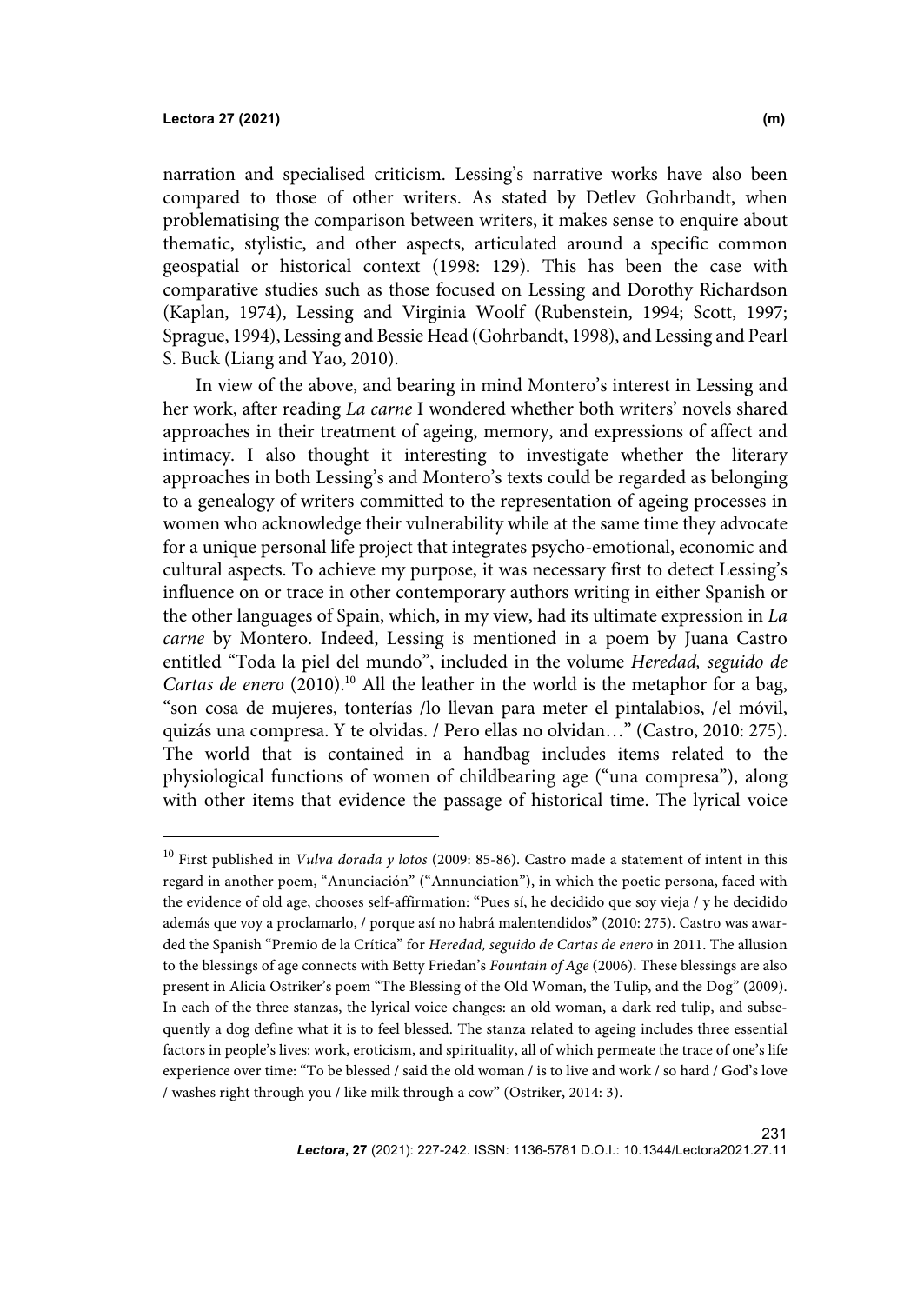prides itself in welcoming goods that bear witness to the advances achieved by women throughout history, such as the freedom to read any book; thus, in this self-contained world of the bag, we find "[a]l fondo la novela, la última, de Doris Lessing" (Castro, 2010: 275). Without specifying which novel, the allusion to Lessing shifts the gaze towards a flagship author of the period, considered as "a chronicler of our time" (Greene, 1994: 13), and offers clues about the cultural and spatio-temporal context in which Castro is writing. Lessing and her work are, therefore, an axis and nexus for contemporaneous female authors and readers. They rely on these signs to build parts of their identities through the experience of reading, with its effects on the perception of the world (Bruner, 2004; Larrosa, 1996), as an activity increasingly enjoyed by women since the Enlightenment (Wittmann 2004). For her part, Maria Àngels Francés Díez sees Lessing's influence in both theme and thought in *L'hora violeta* by Montserrat Roig (Escandell, 2011: 270). Roig mentions Lessing's observations in the 1971 foreword to *The Golden Notebook* (1962) about the fears shared by many women, one of them being the fear that men will hear what afflicts and worries women who live in the same historical time (Roig, 1985: 30). Furthermore, Alicia Redondo Goicoechea qualifies *The Golden Notebook* as one of "los espacios más bellos del feminismo"  $(2009: 8)$ ,<sup>11</sup> while Sara Mesa states that the novel could be disconcerting  $(2018: 100)$ n.p.), because of the shift in Lessing's feminism towards more ambiguous positions over the years. In addition, it should not be forgotten that, after the publication of *The Golden Notebook*, Lessing had witnessed the conflicting opinions prompted by its publication, which drove her to write in the 1971 foreword that "the essence of the book […] says implicitly and explicitly, that we must not divide things off, must not compartmentalize" (1994: 10).

Returning to Montero, her agency as an author has been recognised as a result of both her profession as a journalist and her work as a novelist, which is evident in her numerous published works and the reception by the public and critics, as well as by the abundance of studies on her narratives (Redondo Goicoechea, 2009).12 Some contributions include insights into the amorous discourse portrayed by female characters in *La función Delta* and *Te trataré como a una reina* (Moszczyńska-Dürst and Pardo Fernández, 2013), together with those that investigate Montero's fiction about the recent economic crisis in Spain and neighbouring countries (Bezhanova, 2020). Specifically, *La carne* has been compared to *Mi sa che fuori é primavera* (2015) by the Italian author Concita de Gregorio (Russo, 2017). Lucia Russo studies the power of writing as a therapeutic

<sup>&</sup>lt;sup>11</sup> "One of the most beautiful spaces of feminism".

 $12$  Most of the references to Montero's work can be found on the writer's website, in addition to those provided in this article: www.rosamontero.es.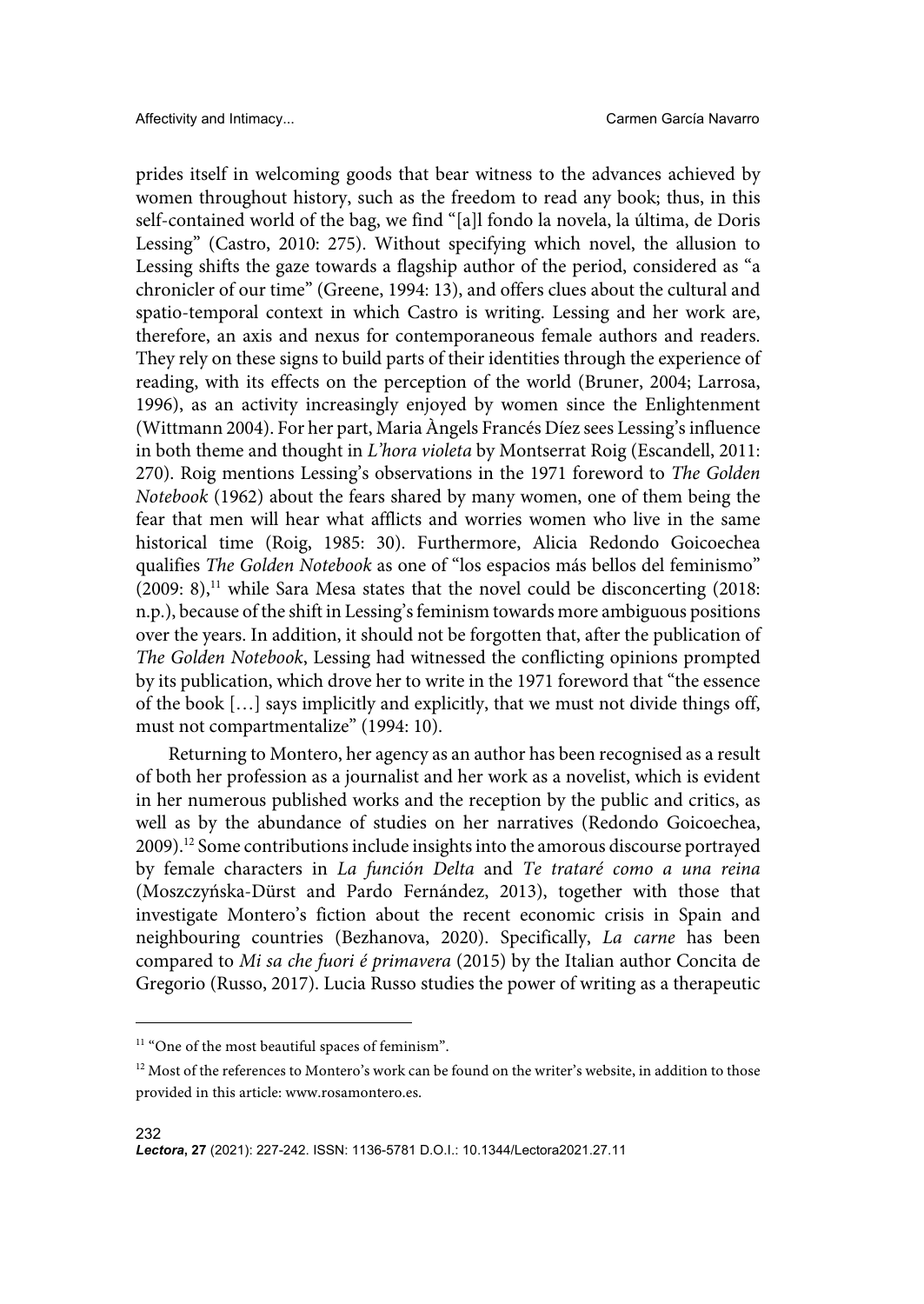activity in grieving processes, whether in the face of workplace conflicts or the loss of love, present in *La función Delta*, *Bella y Oscura*, and *La hija del caníbal* (2017: 79). Of interest here is also the essentially liberating potential of art for the hero of *La carne*, sixty-year-old Soledad, for whom art and aesthetic experience provide the opportunity to live different lives from within one's own, having an effect that is "lenitivo contra la oscuridad" (Montero, 2017: 188).<sup>13</sup> Another sixty-year-old woman, Lucía, the protagonist of *La función Delta*, reflects on ageing and illness (be they related to each other or not) in a fictionalised diary, and reveals her fear of pain and the obscurity of her mood (Montero, 1981: 33, 231) as intrinsic to the precarity of life (79). However, until the person becomes fully aware of the support and liberation that art (not only writing, but any kind of artistic representation) can bring, the personal experience of darkness caused by the passage of time and the emptiness felt by the absence of love causes stupor and anguish, as is the case with Soledad, the protagonist of *La carne*, and Sarah, the protagonist of *Love, Again*.

## **Themes**

In *Love, Again* and in *La carne* the presence of women undergoing ageing processes reflects the interest of both writers in exploring how old age is considered socially in Europe in the late twentieth and the early twenty-first centuries. Both novels provide a very accurate perception of contemporary society and contribute to locating and understanding the elderly or people in ageing processes (Hepworth, 2000). As mentioned above, similarities can be found in both novels concerning different aspects of transgression and commitment in disparate areas and the portrayal of the role of culture, specifically of the performing and visual arts, as key elements in the formation of identities throughout the course of life, particularly in the ageing stage. The protagonists conduct themselves and participate in society in a way that is determined not only by their personal history and the role of the affective dimension in their lives, but also by their degree of involvement in and commitment to their environment. This is the case of Sarah, aged sixty-five, director of an independent theatre company in London called The Green Bird, and of Soledad, about to turn sixty, an exhibition curator at a museum in Madrid. For both elderly women, their involvement in creative practices is a continuous process, not only because artistic practices are their modes of living, but because said practices allow these women to be in a continuous "rhizomic flow of affects" (Deleuze and Guattari qtd. in Fox, 2013: 531) that prompt the capacities to experiment and desire. Both novels were written between 1995 and 2016, when Lessing was 76 and Montero 65. At those moments,

<sup>&</sup>lt;sup>13</sup> "A balm against darkness".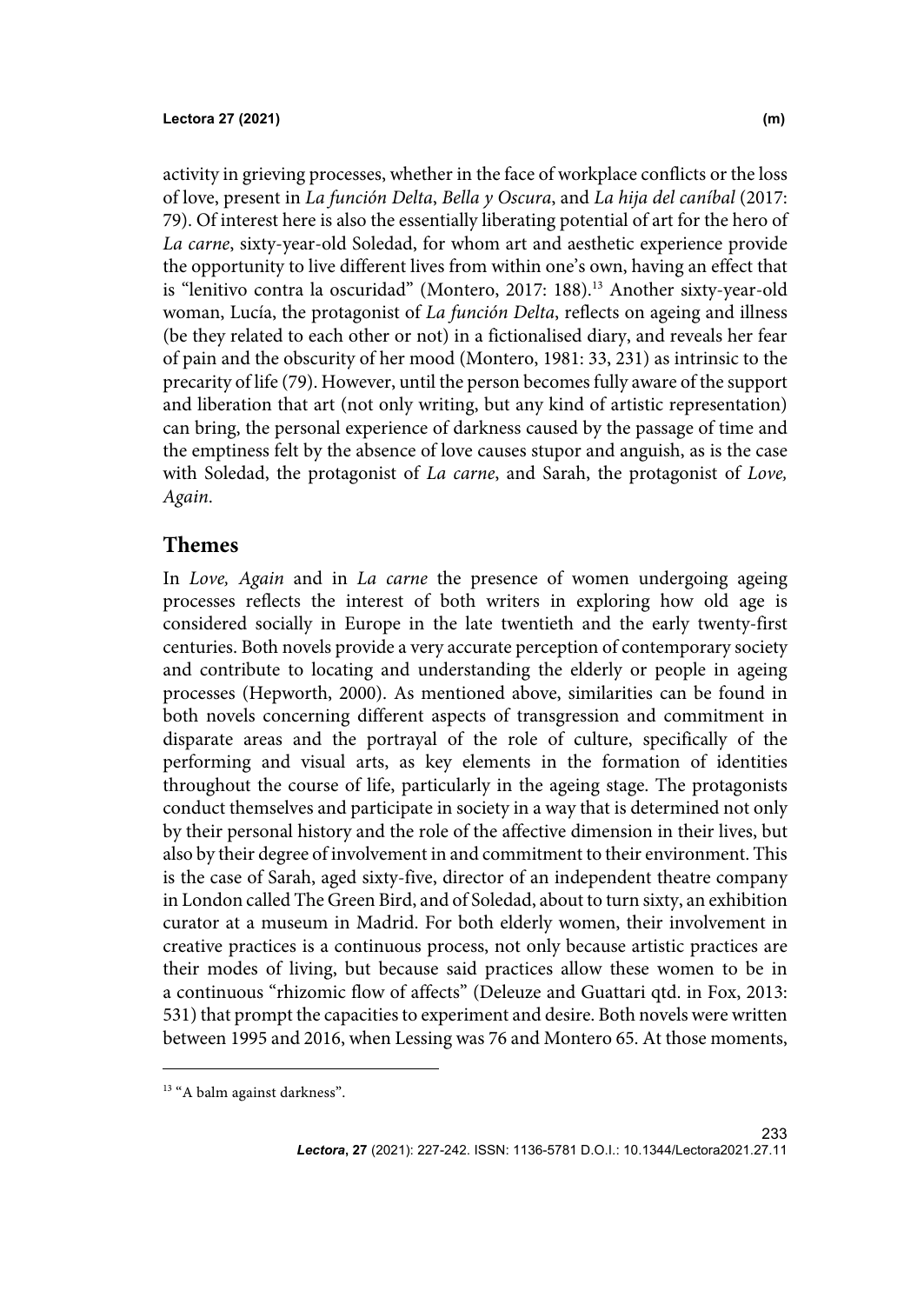the two writers were actively involved in their writing careers. Their work was being produced, in the case of Lessing, in a Europe that had welcomed the fall of the Berlin Wall in November 1989 and where the incipient onslaughts of neoliberalism would be questioned by cultural practices, all relevant in *Love, Again*. As regards *La carne*, it deals with the migration flows to Spain as a host country for European and non-European citizens. Despite the 2008 economic crisis and its aftermath in terms of a circumstantial interruption of said migration flows, in 2016, the year of *La carne*'s publication, the presence of diversity and multiculturality in Spain is still palpable. <sup>14</sup> In my view, the relevance of these texts lies in their ability to convey a notion of Europe in permanent crisis, which occurs in parallel to an attempt to showcase the need to make visible new forms of coexistence in a society with a progressively ageing population. At the same time, both novels place their focus on subjects related to multiculturalism and thus highlight the creative opportunities of intercultural coexistence for the social, economic and cultural progress of the community.15 These frameworks also create opportunities to question what the protagonists were, what they are now, and what they want to be for the rest of their lives, while at the same time they can decide and act for themselves.

In general, age and the ageing body are perceived as barriers for women in the two stories, which offer reasonably reliable versions of ageing women who experience remarkably complex situations, not only because of the individual circumstances of their life journeys, but due to the social implications of their being members of a particular age group and gender. Both novels revolve around the world of work, affectivity, the body, intimacy, and the nature of love for Sarah and Soledad, who are both healthy and wealthy. Whether or not love is a common theme in Lessing's work has been extensively discussed (García Navarro, 2003, 2019; Güell i Devesa, 2015; Gruia, 2016; Perrakis, 1999; Tiger, 2007; Watkins, 2015), but in *Love, Again*, love is the *leitmotif* used to construct the identities represented by characters who are transitioning to old age. Sarah has had an extensive career in the performing arts and is, at the same time, aroused and overwhelmed by her feelings for Bill, a younger man in her theatre company, and by how events unfold. After many years without love, Sarah finds herself blushing in the presence of this young man, even if quite inappropriately (Watkins, 2015:

<sup>&</sup>lt;sup>14</sup> For further knowledge on this topic, see Bezhanova (2020).

<sup>&</sup>lt;sup>15</sup> Regarding the upward trend in population ageing globally and of the European population in particular, some studies have stressed the need to map out a new way of thinking about old age in Europe that contributes to new approaches based on perspectives of age, gender, and the distribution of responsibility between States and individuals, as the former are faced with the challenges of this demographic phenomenon. See Ramos Toro (2017), Rogers, Sánchez-Querubín and Kil (2020).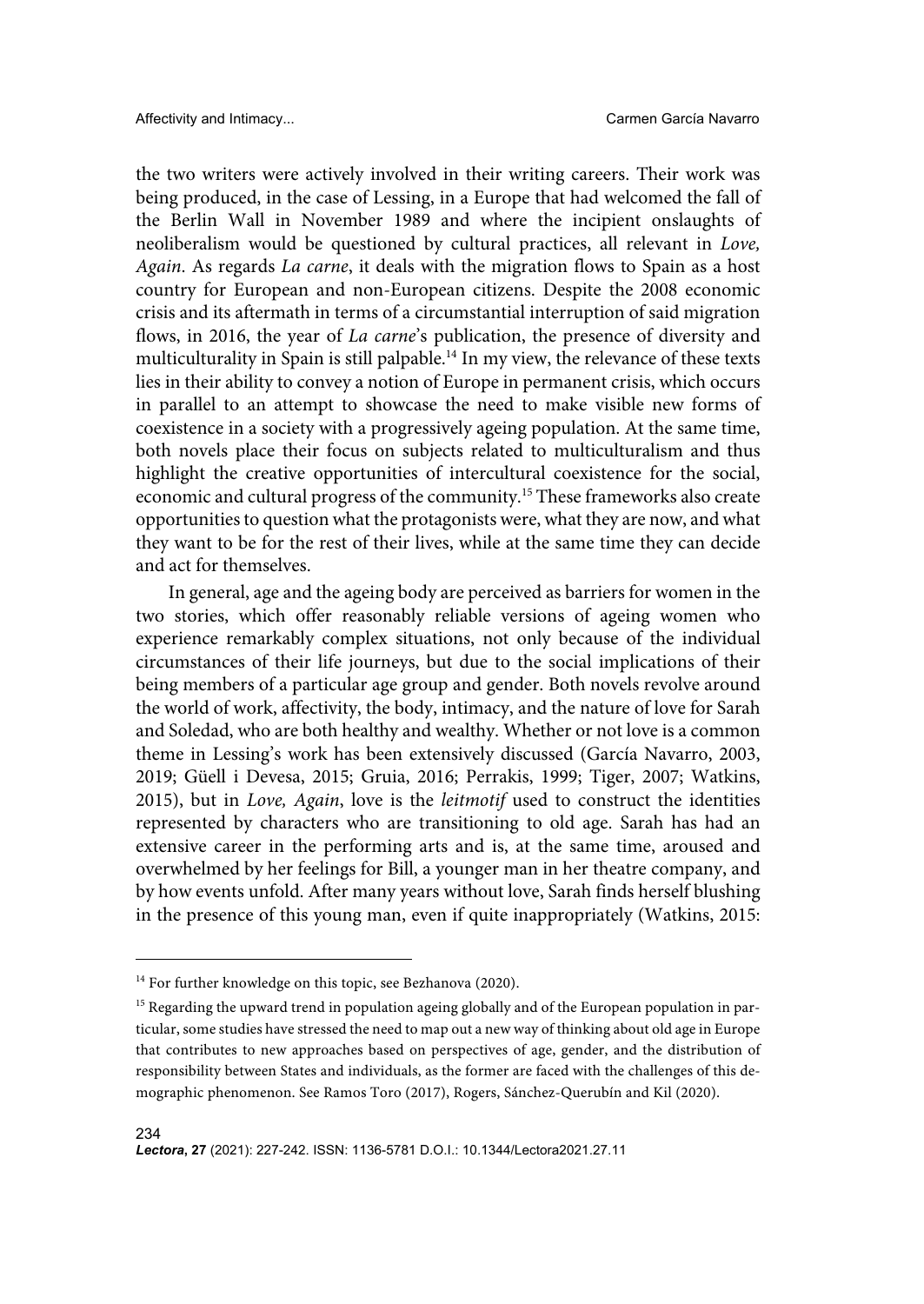153). Her resistance to being engulfed by this love is fuelled by her feeling segregated from the circle of younger men and women in the theatre company, a state that makes her "wretched" (Segal, 2014: 220). Sarah sees this group as living within a dimension that is outside of her reach (Lessing, 1997: 222) and cannot even think that

> the fact of us all, to get old, or even to grow older, is one so cruel that while we spend every energy in trying to avert or postpone it, we in fact seldom allow the realisation to strike home sharp and cold: from being *this* —and she looked around at the young people— one becomes *this*, a husk without colour. (Lessing, 1997: 136; emphasis in the original)

Love and desire are also present in *La carne*, as featured in the relationship between Soledad and a man called Adam, a handsome thirty-two-year-old Russian immigrant who works as a gigolo (Montero, 2017: 10). Soledad's relationship with the male prostitute begins when Soledad finds out that Mario, her lover, has decided to leave her because he has found out that his wife is expecting a baby. Soledad plots revenge against Mario by going to the Teatro Real with Adam to see *Tristan and Isolda*, a plan that Soledad and Mario had for her sixtieth birthday, sixty years of age that are perceived as "redondos y pesados como una sentencia"  $(17).$ <sup>16</sup> Soledad uses the internet to buy Adam's company, to dispel the pain of being abandoned and the fear of never loving again, perceived, for her, as a symbolic space "entre dos nostalgias: la de lo que aún no has vivido y la de lo que ya no vas a poder vivir" (9).<sup>17</sup>

### **Mirrors**

Interestingly, the ageing processes of both women, as their stories unfold, are not associated with the end of their reproductive life. However, it is true that the body retains the signs of the passage of time. Differences are made apparent by the body and with the body, and the value of those differences are also stored there. In her interview, Montero observed that Lessing did not seem to be bothered by the physical constraints of age and insisted on sitting on the floor as if that was no effort for her. But she found it difficult, even though she was still quite agile; leaning on her knee Lessing grunts: "Esto es la vejez, ¿se da cuenta? La vejez es esta dificultad para levantarse" (Lessing qtd. in Montero, 2013: n.p.).<sup>18</sup> For Soledad and

235

<sup>&</sup>lt;sup>16</sup> "Round and heavy as a sentence".

<sup>&</sup>lt;sup>17</sup> "Between two nostalgias: for what you have not yet lived and for what you will no longer be able to live".

<sup>&</sup>lt;sup>18</sup> "This is old age, do you see? Old age is the difficulty of getting up".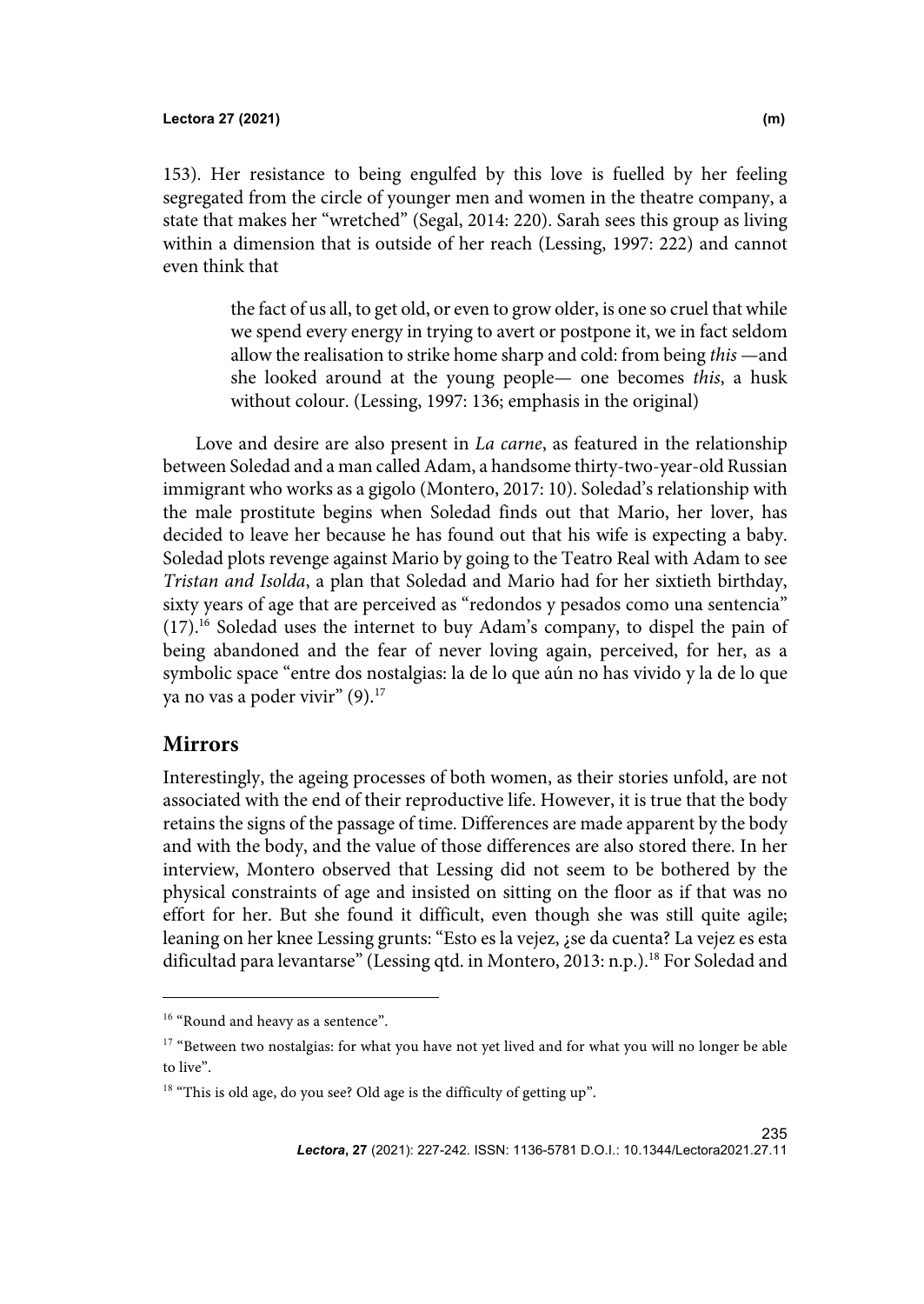Sarah, the mirror reminds them of what they look like now. Soledad does not spare herself criticism at what she sees when she turns on her bedroom's light: she sees "todas tus carnes […] desplomarse de repente como sometidas a una fuerza de gravedad 3G, mostrando ondas, hoyos, arrugas, desfallecimientos musculares. Se escrutó despacio en el espejo, sin compasión" (Montero, 2017: 25).<sup>19</sup> Soledad struggles with herself, at times unable to accept what she sees, furious with her "negative construction of the ageing physical body" (Thorpe et al., 2015: 161). Her perceptions are turned into a soliloquy that combines the second and third person singular, firing assertions about herself ("todas tus carnes") and others that move her away from the reality in front of her: "el deterioro se agazapaba […] de manera insidiosa y a menudo el interesado era el último en enterarse, como los cornudos del teatro clásico" (Montero, 2017: 25).<sup>20</sup> For her part, Sarah contemplates in the mirror a good-looking woman "who had about her a dewy look far from the competent asperities appropriate to her real age" (Lessing, 1997: 141). This is due to the emotional movement produced by desire, "the elixirs romping in her blood" (141), mixed with a feeling of bitterness and emptiness, "as if life itself was being withheld from her" (159). Soledad and Sarah's efforts to recognise themselves is important because this self-recognition helps them own up to their present experience. Acceptance as the counterpart for considering that their bodies do not fit the idea of younger sexual ideals (Segal, 2014: 217) is therefore necessary for facing their anguish, in addition to their astonishment at their feelings, including the difficulty of accepting the loss of love and physical prime.

Curiously, when Sarah and Soledad invoke love, there is a double representation: the desire to fulfil that love, and its absence. Both Soledad and Sarah have known good times, and they need to distance themselves from them and gauge their current experience, which they both surrender to and resist at the same time. Sarah reflects on her role as depositary of a nostalgia that is impossible to dispel (Bazin, 2008). For her, the experience of being in love again is "painful" (Lessing, 1997: 180), because having to admit that this will probably be the last time she has the opportunity to intensely feel and experience being in love is unbearable for her. Soledad, after sharing both sexual intimacy and confidences with Adam, felt that she had "siete puñales en el corazón, en ese músculo primordial y supremo, doscientos sesenta gramos de carne y de necesidad de

<sup>&</sup>lt;sup>19</sup> "Your flesh [...] suddenly collapsing as if under the influence of 3G gravity, showing ripples, dimples, wrinkles, muscular weakness. She examined herself slowly in the mirror, without compassion".

 $20$  "Deterioration lurked [...] insidiously and more often than not the person concerned was the last to know, like the cuckolds of classical theater".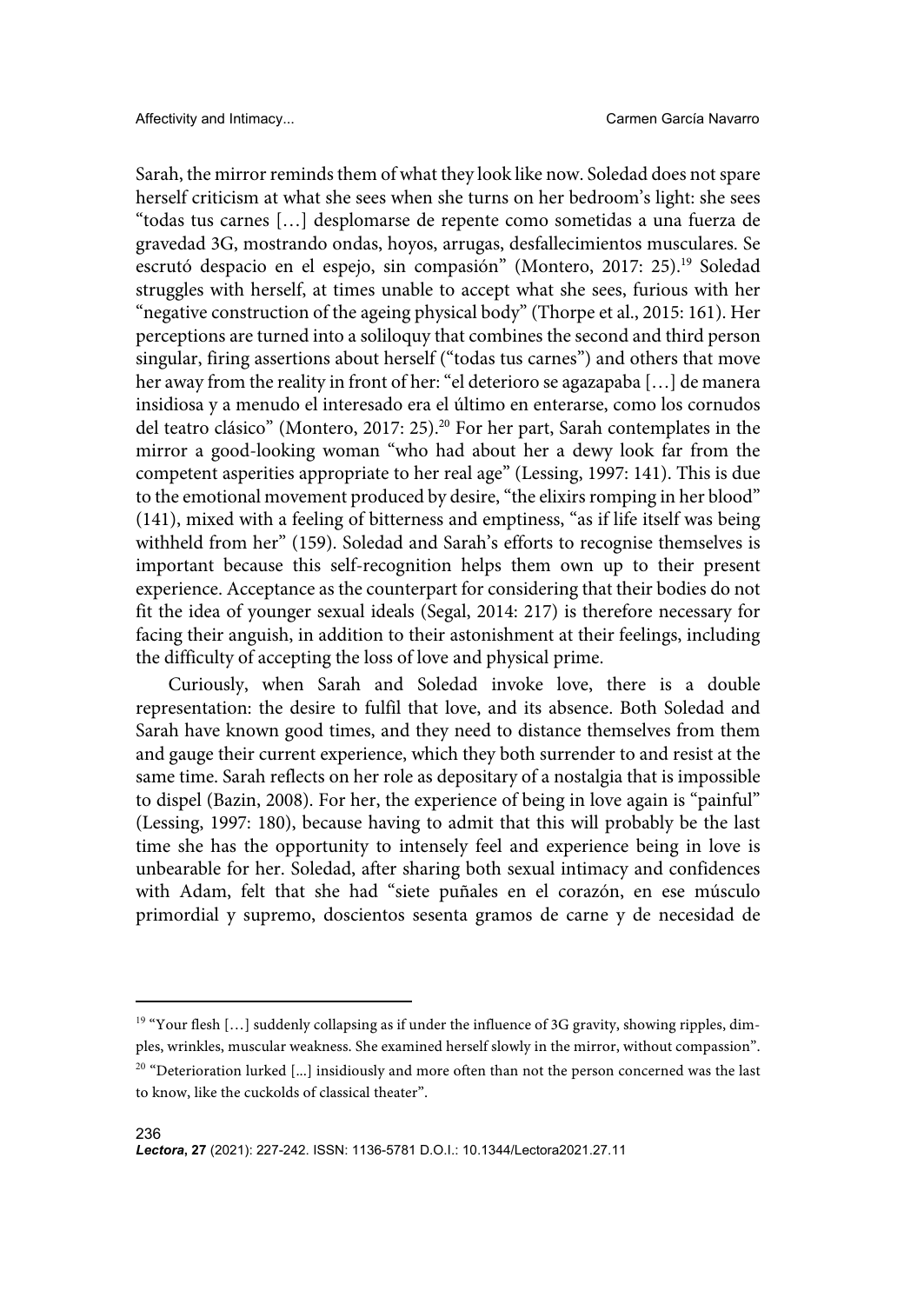237

cariño" (Montero, 2017: 145).<sup>21</sup> Soledad's experience with Adam places her at the centre "del deseo de amor"  $(72)^2$  without which life is "vacía, tediosa e insensata" (72).<sup>23</sup> Beyond Soledad's visceral outburst at Mario's abandonment, her anger comes from a deeper psycho-emotional place that speaks of her need for proximity and commitment in her relationship with a man. But what Soledad knows about her relationship with Adam is one thing, and what she wants and fears at the same time is quite another; although Soledad wishes durability, she realizes that Adam's response to a tentative declaration will be unequivocal, as in the poem by Pilar Adón, "él dirá que su amor es de ahora" (2019: 52).<sup>24</sup> The second reason leads to the territory of losses that originated from an individual and family past where there is an all-pervading hunger for love rooted in a wretched childhood. Unlike Sarah, who enjoyed a stable love life from a young age and then with her husband until his death twenty years before, Soledad has been deprived of love from very early on, which triggers her desire to "vivir aún lo que no había conseguido vivir en su juventud" (Montero, 2017: 42).<sup>25</sup> In her relationship with Adam, Soledad is torn between that desire and the growing sense of a lack of freedom, due to her perception that a bond is being created with a single man. Something similar happens to Anna Wulf in *The Golden Notebook*, for whom the enjoyment of her sexuality is not complete if it is not linked to an emotional relationship with a man. The above contrasts with Sarah's perplexity in the face of her current situation, since for her the fulfilment of love only entails pain "for the body, the heart, and —worse— the mind, which observes the person it (the mind) is supposed to be governing behaving in a foolish and even shameful way" (Lessing, 1997: 136). Age brings certain blessings if you know how to pay attention to and take care of them, as Ostriker writes, and as noted in Montero's *La ridícula idea de no volver a verte*, a partly autobiographical and partly narrative text about Marie Skłodowska-Curie, who combined her passion and dedication to science with the passion for her husband, Pierre. On a different note, Sarah decides to remain active in order to recover from her painful experience after having encountered love, again (Lessing, 1997: 326). Similarly, Soledad finds renewed hope not only when she is witness to her successful exhibition at the National Library in Madrid (Montero, 2017: 232), but also when she decides to actively support the migrant community, as she discovers more about Adam's life beyond him being a gigolo who is paid to supply

 $21$  "Seven daggers to the heart, that primordial and supreme muscle, two hundred and sixty grams of flesh and need of love".

<sup>&</sup>lt;sup>22</sup> "Of the desire for love".

<sup>&</sup>lt;sup>23</sup> "Empty, tedious and unwise".

<sup>&</sup>lt;sup>24</sup> "He will say that his love belongs to the present moment".

<sup>&</sup>lt;sup>25</sup> "To still live what she had not been able to live in her youth".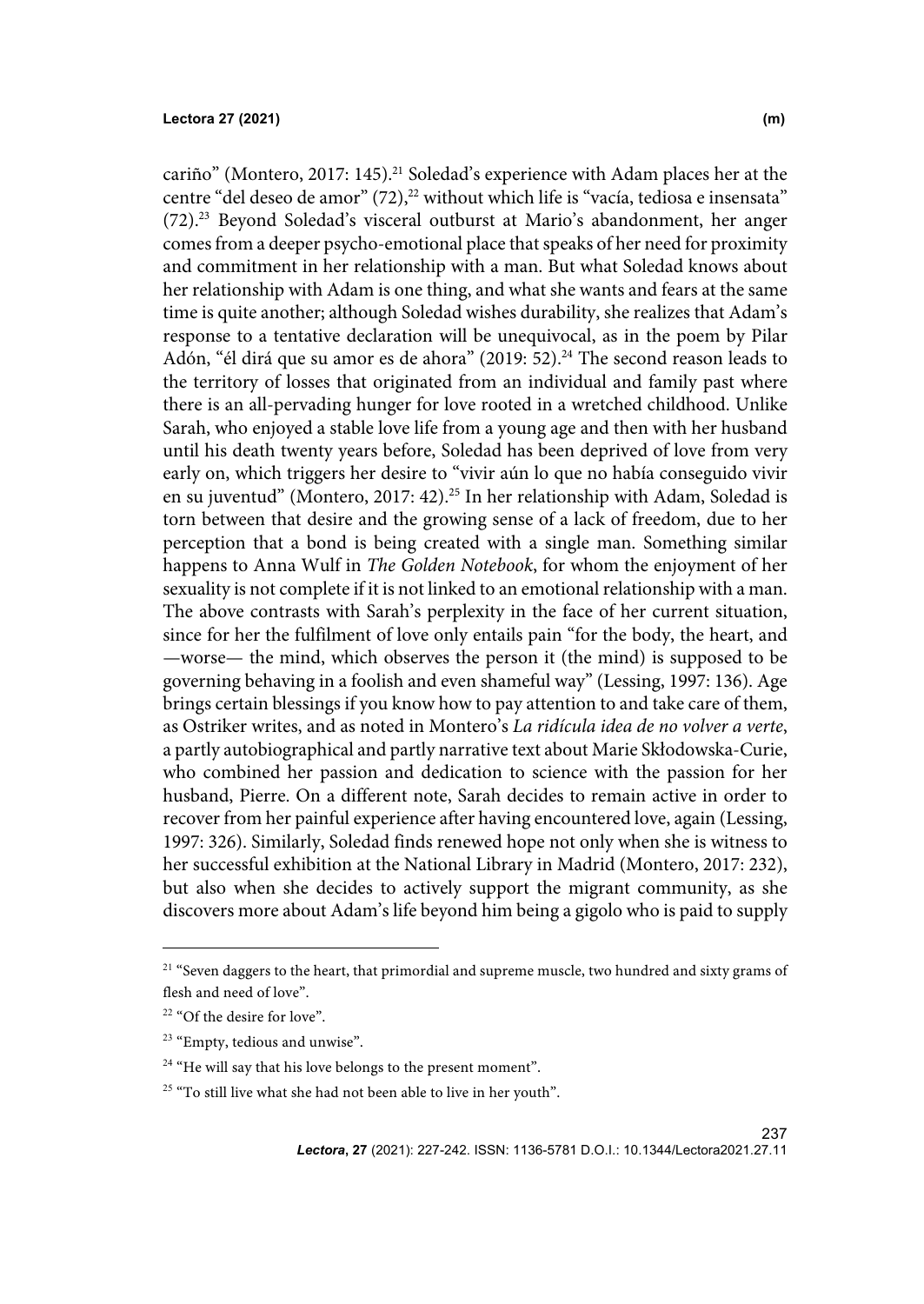pleasure to mature women (Montero, 2017: 227). Her progressive social involvement and commitment is connected with her personal need to take action to reduce the distance that separates her from Adam in terms of their social and economic status, which, quite unexpectedly, brings her "un minuto de gracia con el que recordarse" (Montero, 2017: 227).26

## **Conclusions**

This article has sought to contribute to the literature on the link between ageing, feminism, and gender, in particular as regards the visibility of women ageing, as a determining life experience throughout the different stages and transitions of their lives. In the postmodern society of *Love, Again* and *La carne*, identities are created through the fragments of people's lives, of their past and present, of links with their community and within a social structure which, despite being part of a democratic setting, does not always offer assurances through affectivity that can attenuate or sustain the individual in the face of pain and loss. Thus, the pieces of a person's life experience must be arranged by the individual, as if putting together a puzzle, in order to find meaning. A greater knowledge of non-normative forms of ageing as regards social connectedness and affectivity bonds helps to understand that there is no single way to age, since values, norms and formerly valid social pacts are no longer absolute. All this encourages the presence and visibility of women undergoing ageing processes with unique life trajectories, in successful positions in public life, in diverse spaces such as social networks, who negotiate their identities on the move through interpersonal processes that are entangled with their own lifestyles.

Old age is a running theme in *Love, Again*, an "anticipated interior journey" (Tiger, 2007: 27) faced by Sarah. Something similar happens in *La carne*, a text which, like Lessing's, views female ageing from a perspective of deprivation and subsequent acceptance, giving way to the weaknesses and strengths of the protagonist. Quite interestingly, in *La carne* newly formed relationships —as that of the protagonist with the Russian man—, bodily appearance (as with Sarah in *Love, Again*) and, more importantly, the right to enjoy an active sex life (be it with a long-term partner or with a male prostitute) are revelatory. As is the case in *Love, Again*, Montero's novel also showcases the realms of work and the arts as fundamental elements that can contribute to giving meaning to the lives of women. *La carne* also includes the issue of immigration as part of the Spanish society of the twenty-first century. Although the main characters of the two novels are not disconnected from their environment, the feeling of distance and separation from others is bridged thanks not only to their involvement in their

<sup>&</sup>lt;sup>26</sup> "A minute of grace to recollect herself".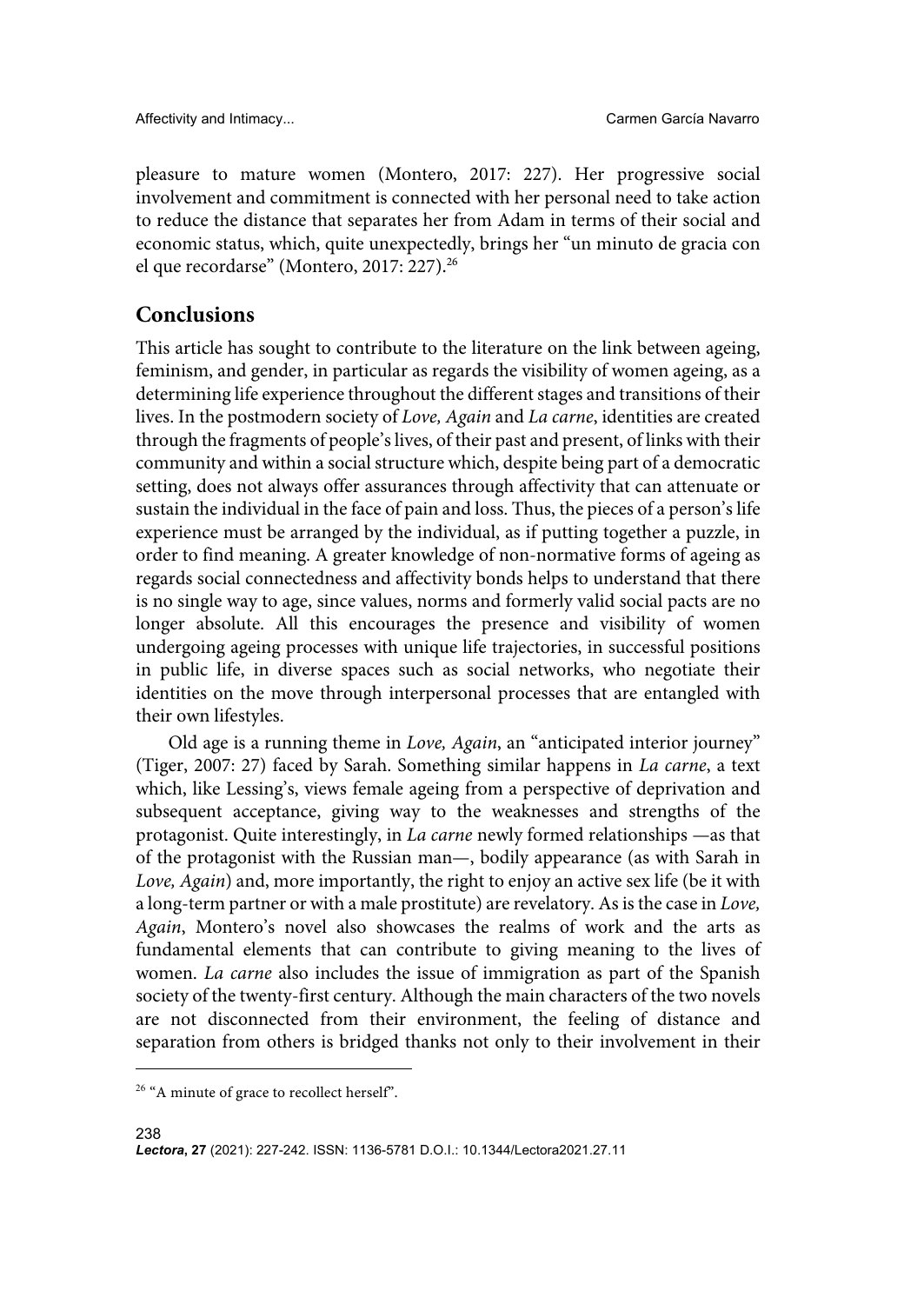areas of expertise, but also to their authority, which comes from being true agents that own up to the events that they remember, recreate and experience. Both Sarah's and Soledad's transitional experiences share an inner struggle between their feelings, what their bodies tell them about themselves, and what they will have to face when their dream becomes blurred and turns into a nostalgic memory of an unreturnable past. An appreciative reading of *Love, Again* and *La carne* allows us to see that they reinstate women's place in ageing processes: their words, their bodies, and their action through the recognition of their individuality in the face of the collective, with the physical space that is the body, and that other symbolic space where words are formed, the space from which life emerges. This is a political necessity that traverses all orders of life and affects the construction of the present and future society. The hope is that this paper can contribute to further current understandings of women's ageing processes in fictional narratives, by defining and constructing new viewpoints on the recognition and integration of those involved in this, at times painful, process.

### **WORKS CITED**

Adón, Pilar (2019), *Las órdenes*, Madrid, La Bella Varsovia.

- Bazin, Victoria (2008), "Commodifying the Past: Doris Lessing's *The Golden Notebook* as Nostalgic Narrative", *The Journal of Commonwealth Literature*, 43 (2): 117-131.
- Bezhanova, Olga (2020), "Eastern European Immigrants in the Spanish Crisis Novel: *Crematorio* by Rafael Chirbes and *La carne* by Rosa Montero", *Bulletin of Contemporary Hispanic Studies*, 2 (1): 1-16.
- Bruner, Jerome (2004), *Realidad mental y mundos posibles: los actos de la imaginación que dan sentido a la experiencia*, Barcelona, Gedisa.
- Carson, Anne (2019), *Si no, el invierno. Fragmentos de Safo*, Aurora Luque (trad.), Madrid, Vaso Roto.
- Castro, Juana (2009), *Vulva dorada y lotos*, Madrid, Sabina.
- —(2010), "Toda la piel del mundo", *Heredad, seguido de Cartas de enero*, Sevilla, Fundación José Manuel Lara.
- Escandell, Dari (2011), "Francés Díez, M. Àngels (2010): *Literatura i feminisme.*  L'hora violeta*, de Montserrat Roig*", *Revista de Filología Románica*, 28: 227-284.
- Feigel, Lara (2018), *Free Woman. Life, Liberation and Doris Lessing*, London, Bloomsbury.
- Fox, Nick (2013), "Creativity, Anti-humanism and the 'New Sociology of Art'", *Journal of Sociology*, 51 (3): 522-536.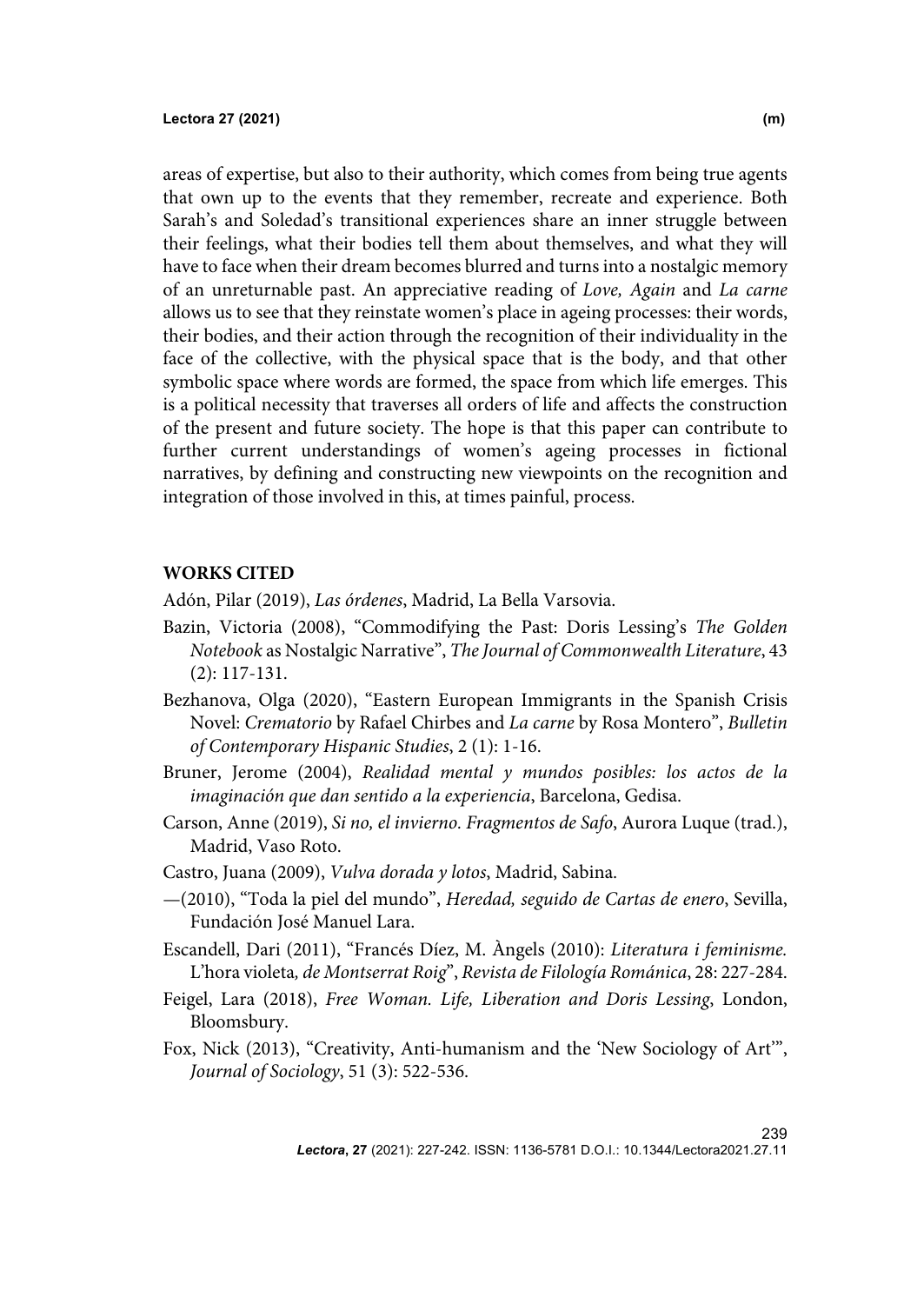Friedan, Betty (2006), *Fountain of Age*, New York, Simon & Schuster. [1993]

- García Navarro, Carmen (2003), *La vejez como materia literaria en la narrativa reciente de Doris Lessing*, Almería, Editorial Universidad de Almería.
- $-(2019)$ , "Oh, there are so many things I want to write'. Becoming an Author: Doris Lessing and the Whitehorn Letters from 1944 to 1949", *International Journal of English Studies*, 19 (2): 19-36. <https://revistas.um.es/ijes/article /view/ 361541/277151>
- Gohrbandt, Detlev (1998), "Fable Traditions in the Stories of Doris Lessing and Bessie Head", *Across the Lines. Intertextuality and Transcultural Communication in the New Literatures in English*, Wolfgang Kloos (ed.), Amsterdam, Rodopi: 129-140.
- Greene, Gayle (1994), *Doris Lessing: The Poetics of Change*, Ann Arbor, Michigan UP.
- Gruia, Ioana (2016), "Mujer y familia en las obras literarias de Doris Lessing y Almudena Grandes (los casos de 'La habitación diecinueve' y 'La buena hija')", *Philologica Jassyensia*, 24 (2): 209-219.
- Güell i Devesa, Mia (2015), *La memòria fragmentada a les* Reflexions de la vellesa *d'Ana Murià*, doctoral thesis, Vic, Universitat de Vic-Universitat Central de Catalunya.
- Gullette, Margaret (2004), *Aged by Culture*, Chicago, University of Chicago Press.
- Hepworth, Mike (2000), *Stories of Ageing*, Maidenhead, Open UP.
- Kaplan, Sydney Janet (1974), "The Limits of Consciousness in the Novels of Doris Lessing", *Doris Lessing: Critical Studies*, Annis Pratt and L. S. Dembo (eds.), University of Wisconsin Press: 119-132.
- Larrosa, Jorge (1996), *La experiencia de la lectura. Estudios sobre literatura y formación*, Barcelona, Laertes.
- Lessing, Doris, (1994), *The Golden Notebook*, London, Flamingo.
- —(1995), *Under My Skin. Volume One of My Autobiography, to 1949*, London, Flamingo.
- —(1997), *Love, Again*, London, Flamingo.
- Liang, Xiang-Wei and Hui-Quing Yao (2010), "Religious Salvation Versus Redemption of Humanity. A Comparison between Pearl S. Buck's *Pavilion of Women* and Doris Lessing's *The Grass Is Singing*", *Airiti Library*, 25 (3): 37-39.
- Mesa, Sara (2018), "Doris Lessing, o el feminismo ambiguo", *Letras Libres*, 1/4/2018. <https://www.letraslibres.com/espana-mexico/revista/doris-lessingo-el-feminismo-ambiguo>
- Montero, Rosa, (1981), *La función Delta*, Barcelona, Círculo de Lectores.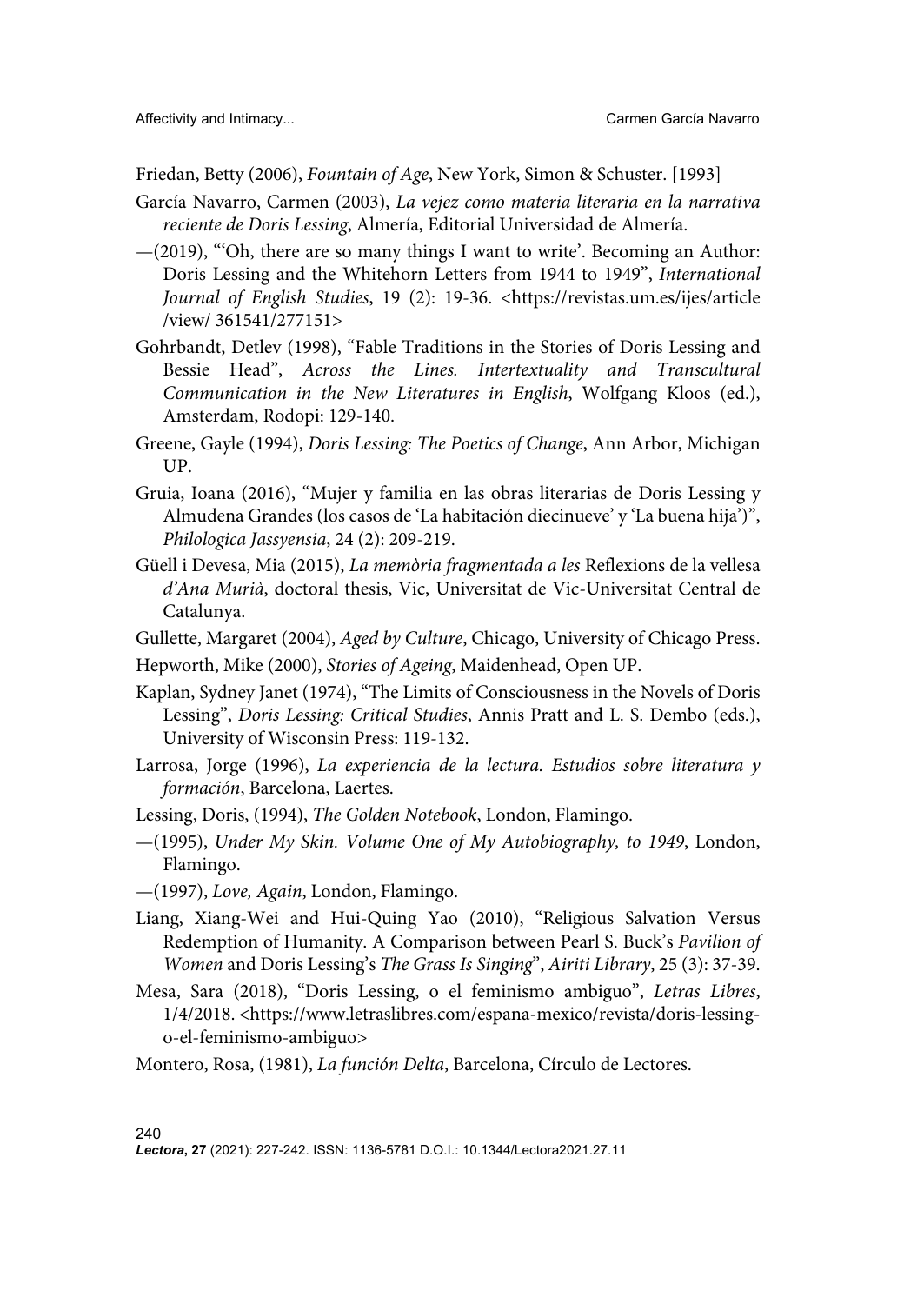- —(2013), "Doris Lessing: la escritora combativa", *El País Semanal*, 18/11/2013. <https://elpais.com/elpais/2013/11/18/eps/1384789527\_914633.html>
- —(2017), *La carne*, Barcelona, Penguin-Random House.
- Moszczyńska-Dürst, Katarzyna and Rodrigo Pardo Fernández (2013), "Hacia una lectura sociocrítica de *La función Delta* y *Te trataré como a una reina*, de Rosa Montero", *Sociocriticism*, 25 (1/2): 371-393.
- Ostriker, Alicia (2014), *The Old Woman, the Tulip and the Dog*, Pittsburgh, University of Pittsburgh Press. [2009]
- Perrakis, Phyllis Steinberg (1999), "The Whirlpool and the Fountain: Inner Growth and *Love, Again*", *Spiritual Exploration in the Works of Doris Lessing*, Phyllis Sternberg Perrakis (ed.), Westport & London, Greenwood: 83-108.
- Ramos Toro, Mónica (2017), *Envejecer siendo mujer. Dificultades, oportunidades y retos*, Barcelona, Edicions Bellaterra.
- Redondo Goicoechea, Alicia (2009), *Mujeres y narrativa. Otra historia de la literatura*, Madrid, Siglo XXI.
- Rogers, Richard; Natalia Sánchez-Querubín and Alexander Kil (2020), *Issue Mapping for an Ageing Europe*, Amsterdam, Amsterdam UP.
- Roig, Montserrat (1985), "Mujer y literatura", *Diálogos: artes, letras, ciencias humanas*, 21 (5/125): 27-32.
- Rubenstein, Roberta (1994), "Fixing the Past: Yearning and Nostalgia in Woolf and Lessing", *Woolf and Lessing Breaking the Mold*, Ruth Saxton and Jean Tobin (eds.), London, St. Martin's Press: 15-38.
- —(2001), *Home Matters: Longing and Belonging, Nostalgia and Mourning in Women's Fiction*, London, Palgrave-Macmillan.
- Russo, Lucia (2017), "El poder curador de la escritura en *La carne* de Rosa Montero y *Mi Sa Che Fuori É Primavera* de Concita de Gregorio", *Actio Nova: revista de teoría de la literatura y literatura comparada*, 1: 69-95.
- Sarton, May (2003), "Toward another Dimension", *Images of Aging: Cultural Representations of Later Life*, Mike Featherstone and Andrew Wernick (eds.), London, Routledge: 229-231.
- Scott, Lynda (1997), "Similarities Between Virginia Woolf and Doris Lessing", *Deep South*, 3 (2): 42-66.
- Segal, Lynne (2014), "Temporal Vertigo: The Paradoxes of Ageing", *Studies in Gender and Sexuality*, 15: 214-222.
- Sprague, Claire (1994), "Multipersonal and Dialogic Modes in *Mrs Dalloway* and *The Golden Notebook*", *Woolf and Lessing Breaking the Mold*, Ruth Saxton and Jean Tobin (eds.), London, St. Martin's Press: 3-14.